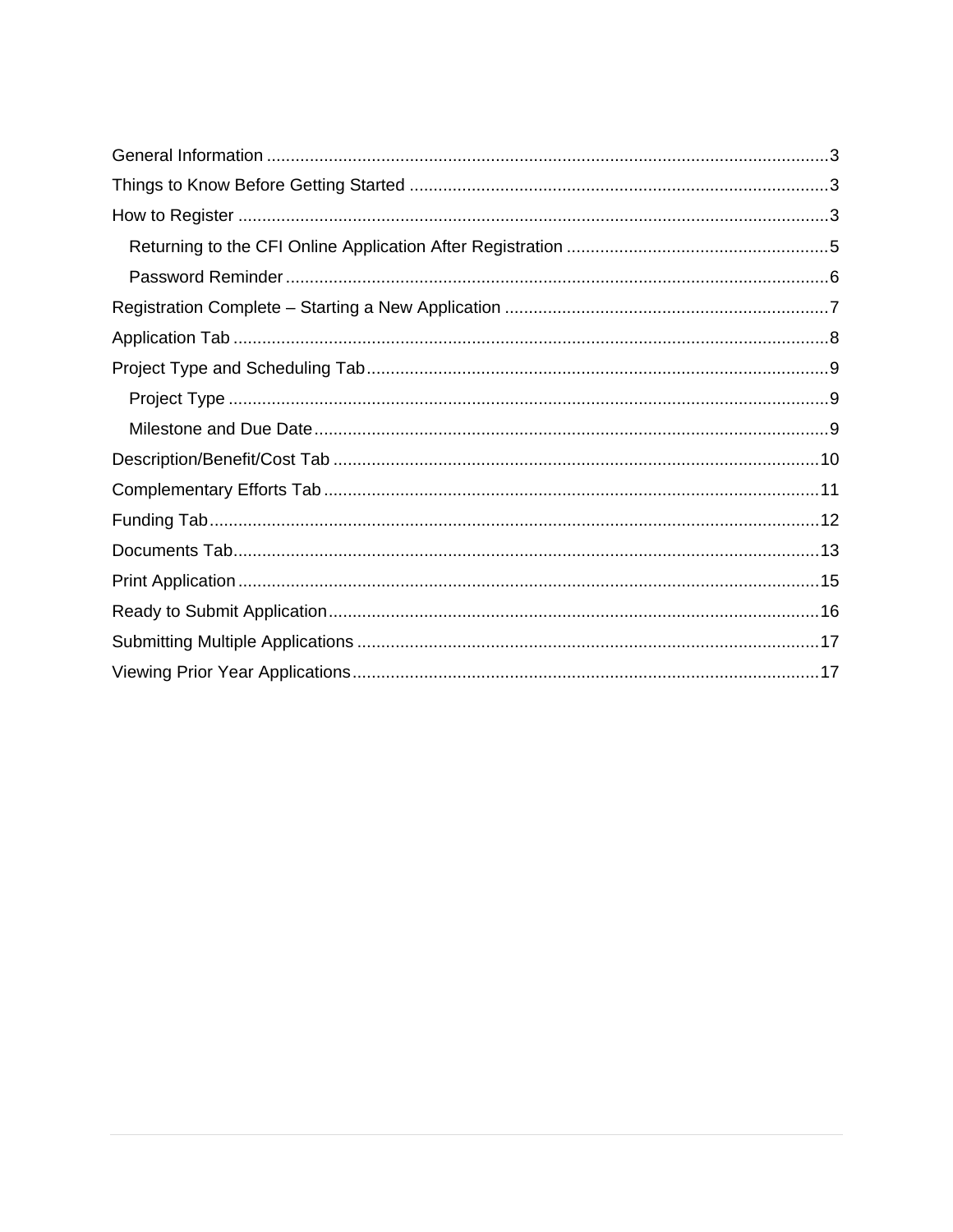### <span id="page-2-0"></span>GENERAL INFORMATION

The purpose of this document is to assist CFI Applicants in accessing and completing the online Cooperative Funding Initiative (CFI) application. This document is intended to not only describe how to register, but it also describes the application data entry procedures in detail. Project specific questions can be directed to the staff contacts identified in the applicable project section of the CFI Guidelines document. Applicants should contact one of the government affairs regional managers for questions relating to the CFI program. Contact information and Project specific information can be found on the CFI webpage. If you experience any issues with the online CFI application (logging in, uploading required documents, etc.) please contact the CFI System Administrator Rita Harrod at (800) 423 - 1476 x4269.

### <span id="page-2-1"></span>THINGS TO KNOW BEFORE GETTING STARTED

This application(s) can be done in multiple sittings. However, Applicants must complete the entire Application tab and Save in order to generate the application. After the application tab has been completed and saved, Applicants may return to edit as many times as needed prior to final submittal before the deadline.

All fields annotated with a red asterisk are required. Applicants cannot submit application with incomplete required fields.

Applicants that create more than one application may switch between applications by using the dropdown located above the application tabs. Please see the "Submitting Multiple Applications" Section.

Returning Applicants may view prior year applications. Prior year applications cannot be edited. Applications are related by login credentials; Applicants may only view prior year applications submitted with the same credentials. Please see the "Viewing Prior Year Applications" Section.

Current browser compatibility is: Chrome, Edge, Safari

### <span id="page-2-2"></span>HOW TO REGISTER

Registration will be open year-round, however, the online application submittal period will only be available 10:00am August 5, 2021 to 5:00pm October 1, 2021. Applications will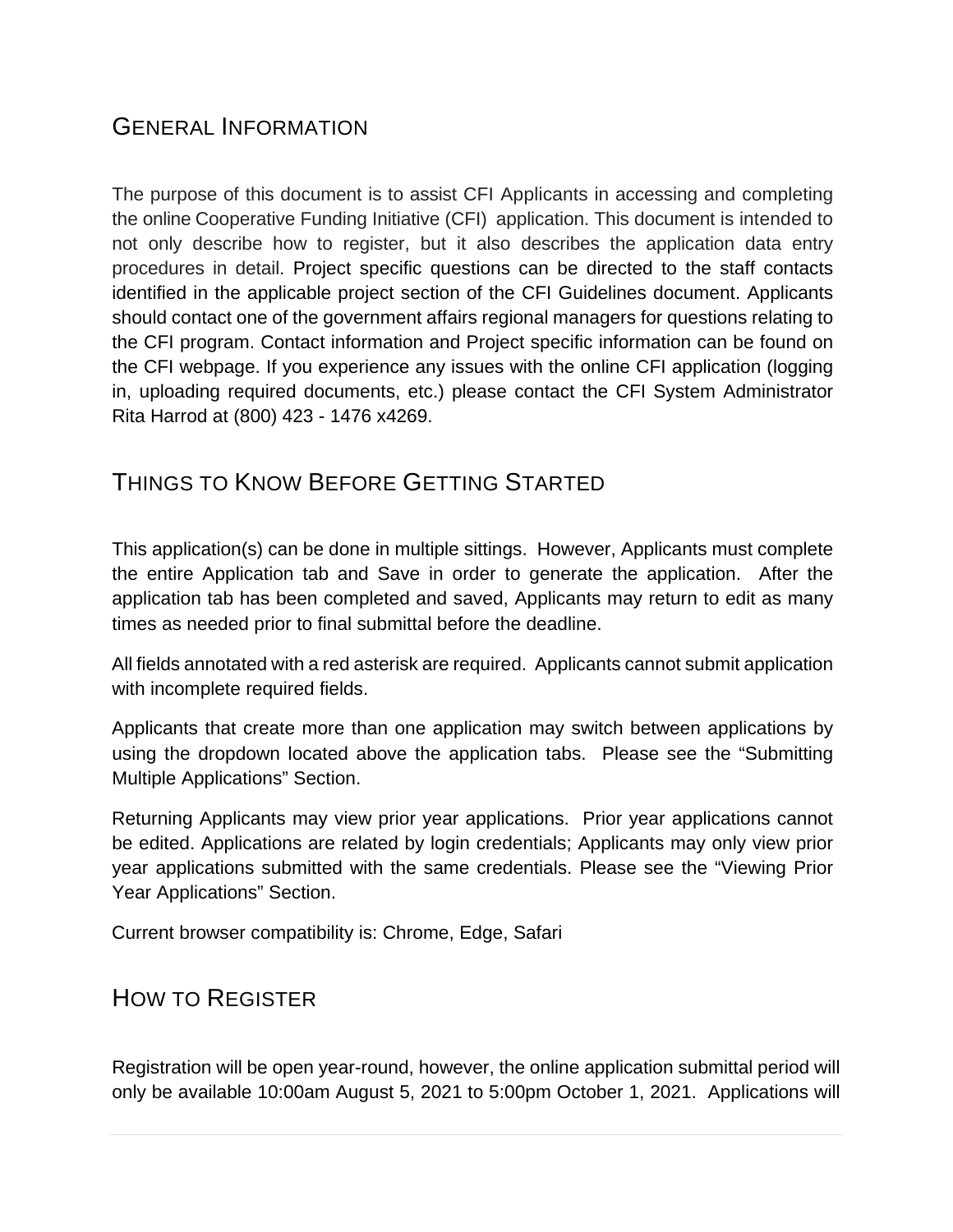not be accepted or considered after the deadline. Users should be aware that during non peak hours some minor interruptions may occur due to patches, server reboot, etc.

Go to the Southwest Florida Water Management District's website at: *<https://www.swfwmd.state.fl.us/business/finance/cooperative-funding-initiative>*

• Click on Login to Apply link

Login to Apply »

• Next, click the link next to "Start the registration process here".

### Welcome to the new Cooperative Funding Initiative Application

#### Login and Registration

If you are already registered, click here to log in.

Have you forgotten your password? Click Password Reminder and your password will be emailed to you.

Start the registration process here, where you will be required to enter your e-mail address, and choose a password.

After you are logged in, you can create a new application or edit an existing application by clicking on "My Applications" above.

Need help?

The "Register" page will appear. Please take note of the password requirements. Click on Register when done.

### **Register**

Create a new account.

| Email                          |
|--------------------------------|
| rita.harrod@swfwmd.state.fl.us |
| Password                       |
|                                |
| Confirm password               |
|                                |
| <b>Register</b>                |

© 2020 - CFIReactUserRegistration - Privacy

- Passwords must have at least one non alphanumeric character.
- Passwords must have at least one digit ('0'- $'9'.$
- Passwords must have at least one uppercase ('A'-'Z').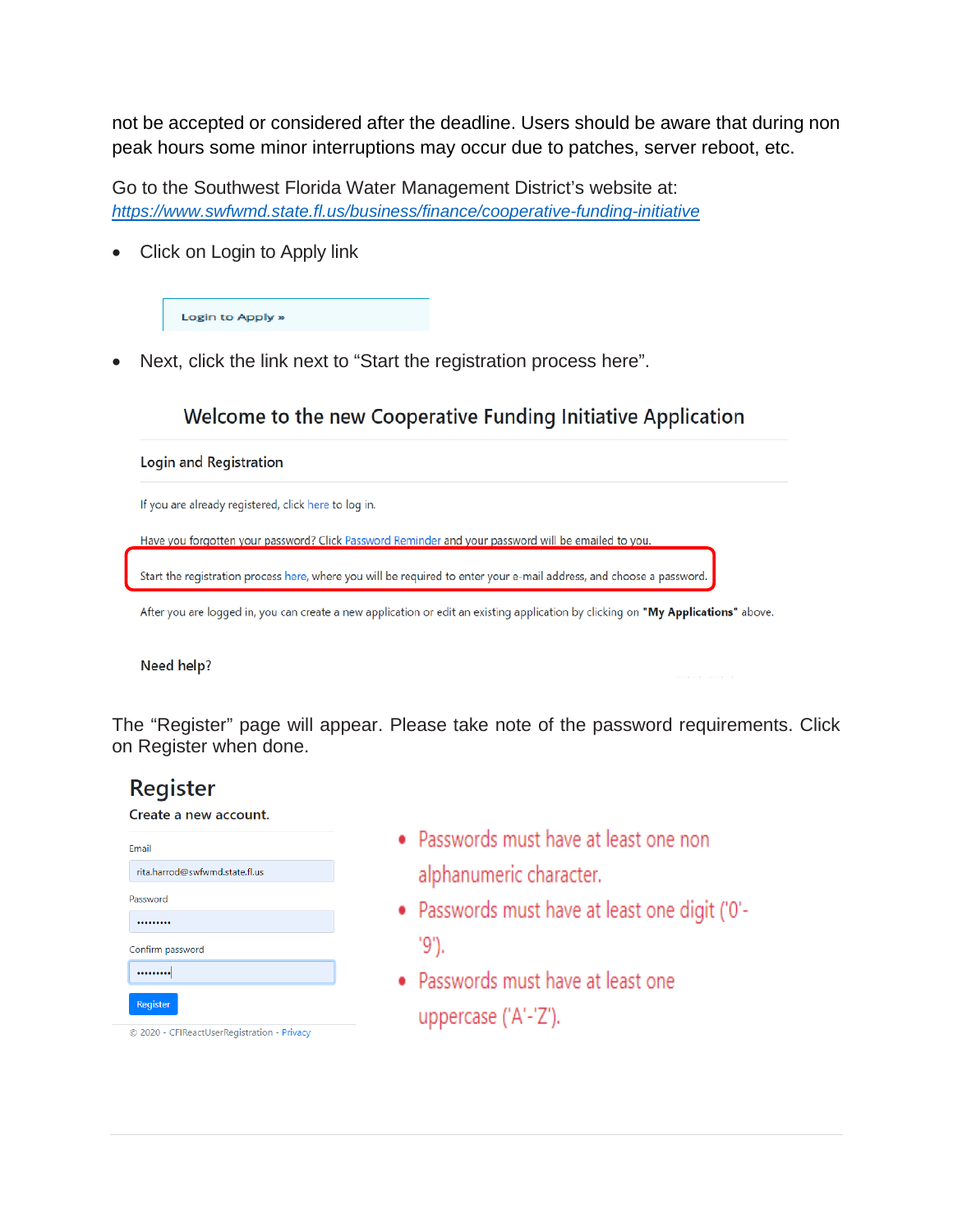Upon completion of the registration, applicants will be directed back to the Welcome page. Applicants should follow the instructions for Returning to the CFI Online Application seen below.

<span id="page-4-0"></span>Returning to the CFI Online Application After Registration

Returning Applicants may use the "If you have already registered" link upon re-entry into the system.

Welcome to the new Cooperative Funding Initiative Application



Use a local account to log in.

| Email                          |
|--------------------------------|
| rita.harrod@swfwmd.state.fl.us |
| Password                       |
|                                |
| $\Box$ Remember me?            |
| Log in                         |

Register as a new user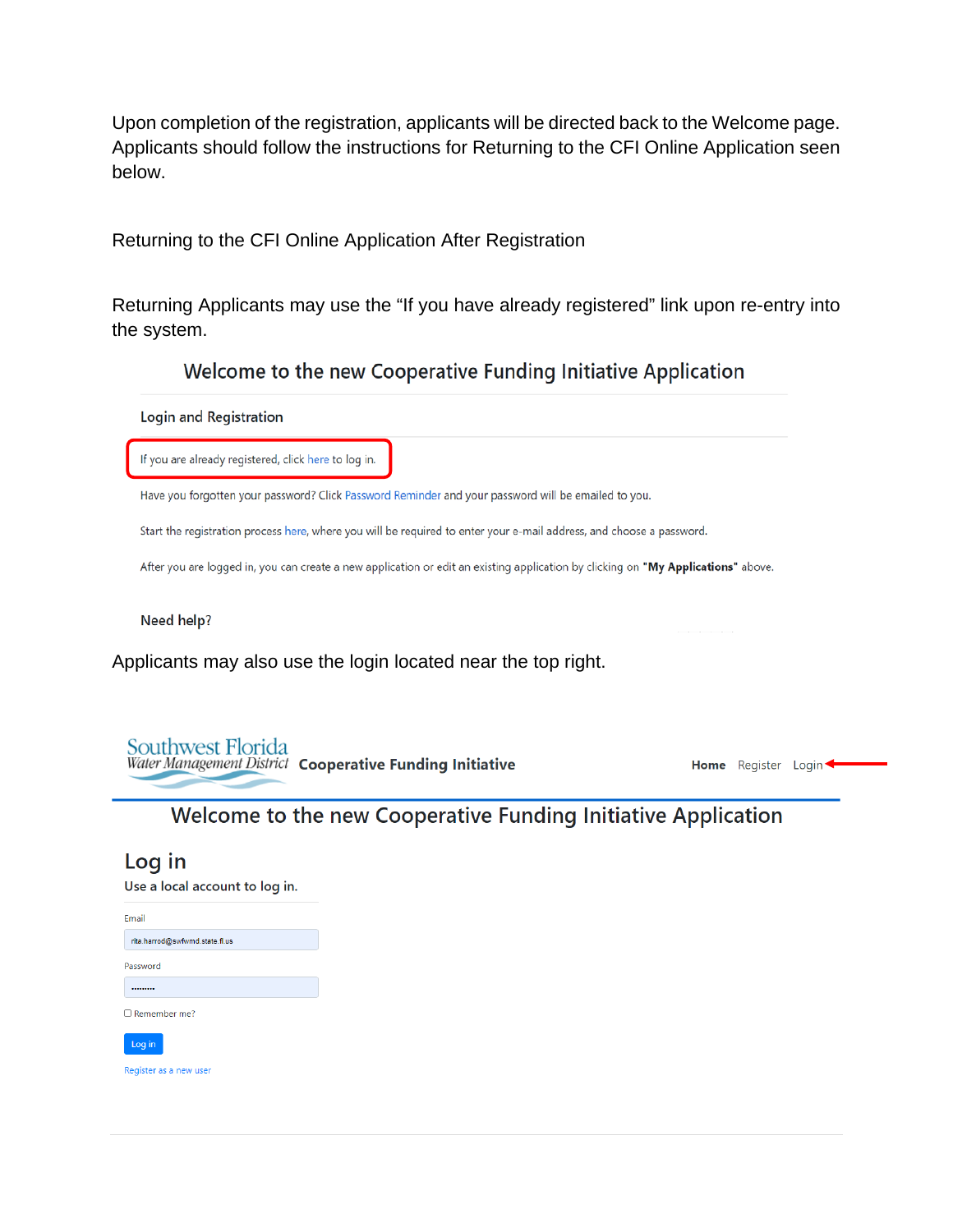<span id="page-5-0"></span>Password Reminder

Applicants that have forgotten their passwords should use the Password Reminder link.

Welcome to the new Cooperative Funding Initiative Application



Need help?

A Reset Password email will be sent to the email entered. Use the link found in the email to reset the password.

| Forgot your password?<br>Enter your email.  |  |
|---------------------------------------------|--|
| Email                                       |  |
| Submit                                      |  |
| © 2020 - CFIReactUserRegistration - Privacy |  |

The Reset Password email will be sent from the SWFWMD CFIAdmin Email account, it is safe to use this link.



 $9.22 A$ 

Please do not reply to this email, as this email address is not monitored.

If you need assistance, please call the District at (352) 796-7211 or (800) 423-1476(Florida only), or email us at cfi@swfwd.state.fl.us.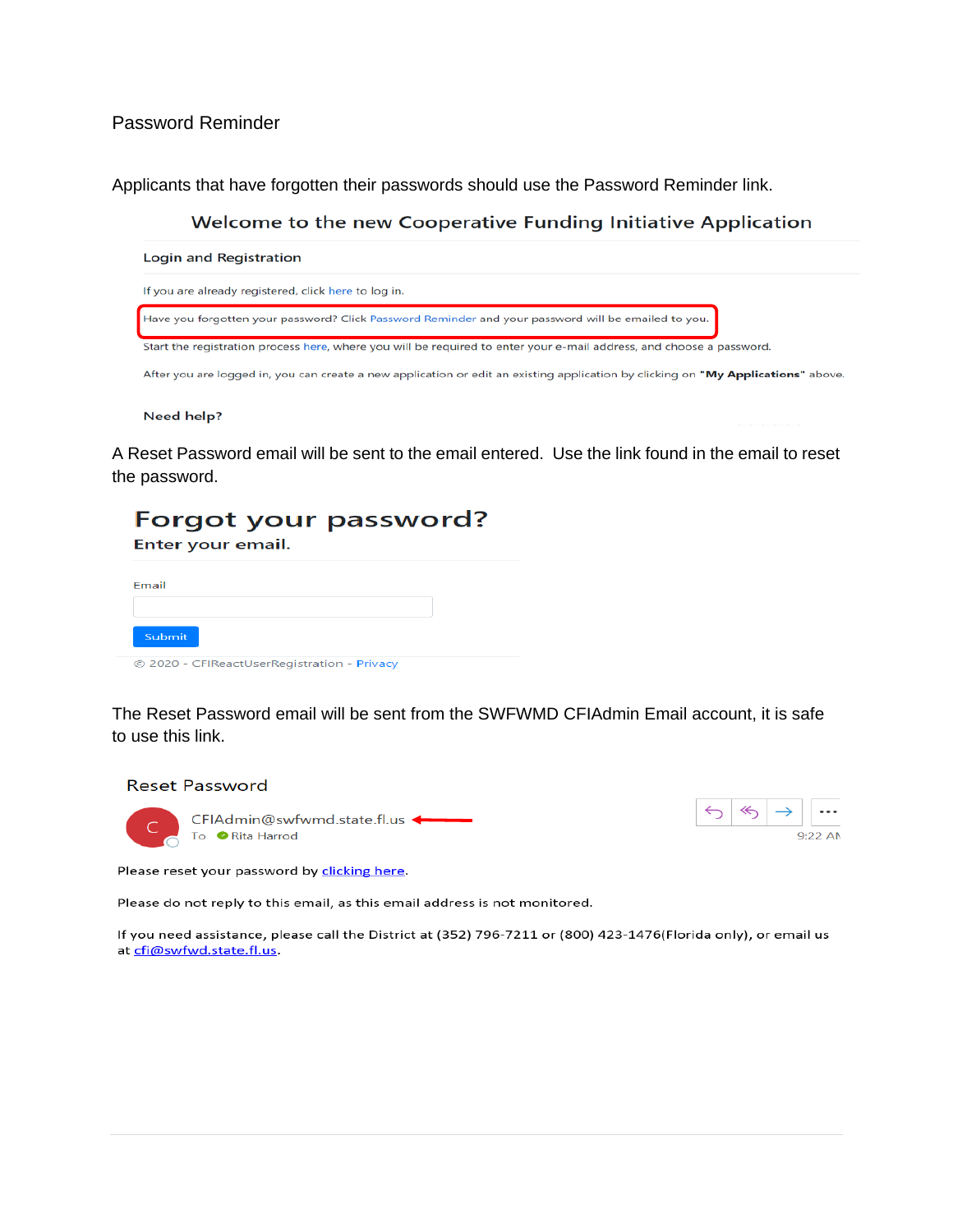### <span id="page-6-0"></span>REGISTRATION COMPLETE – STARTING A NEW APPLICATION

Upon completion of Registration, Applicants are directed to a New Application tab. Applicants must complete the entire page in order to Save & Continue.

|                                                                                                       |               | <b>Application</b> |        |              |
|-------------------------------------------------------------------------------------------------------|---------------|--------------------|--------|--------------|
| **Please refer to the CFI Applicant Guide for information required to be included in the application. |               |                    |        |              |
| Is this a new project?<br>O Yes  O No                                                                 | *Project Name |                    |        |              |
| *Indicate all counties to benefit from this                                                           |               | Available Programs |        |              |
| project(use Shift and Ctrl keys to select<br>multiple)                                                | <b>CREDI</b>  |                    |        |              |
| Charlotte<br>∸<br>Citrus<br>DeSoto<br>Hardee<br>▼                                                     |               | <b>Springs</b>     |        |              |
| *Cooperator Information                                                                               |               |                    |        |              |
| Select cooperator                                                                                     |               |                    |        | $\checkmark$ |
| *Contact Name                                                                                         | *Email        |                    | *Phone | Extension    |
| *Address                                                                                              |               | *City              | *State | *Zip Code    |
|                                                                                                       |               |                    |        |              |

Application ID: 0

**Page Tip:** Upon completion of all fields and clicking the Save & Continue button, the remaining tabs of the application will display and become available for data entry.

**Overall Application Tip:** Upon clicking the Save & Continue button, changes are saved for the specific tab completed/edited. Users are notified that changes have been saved via message, seen below.

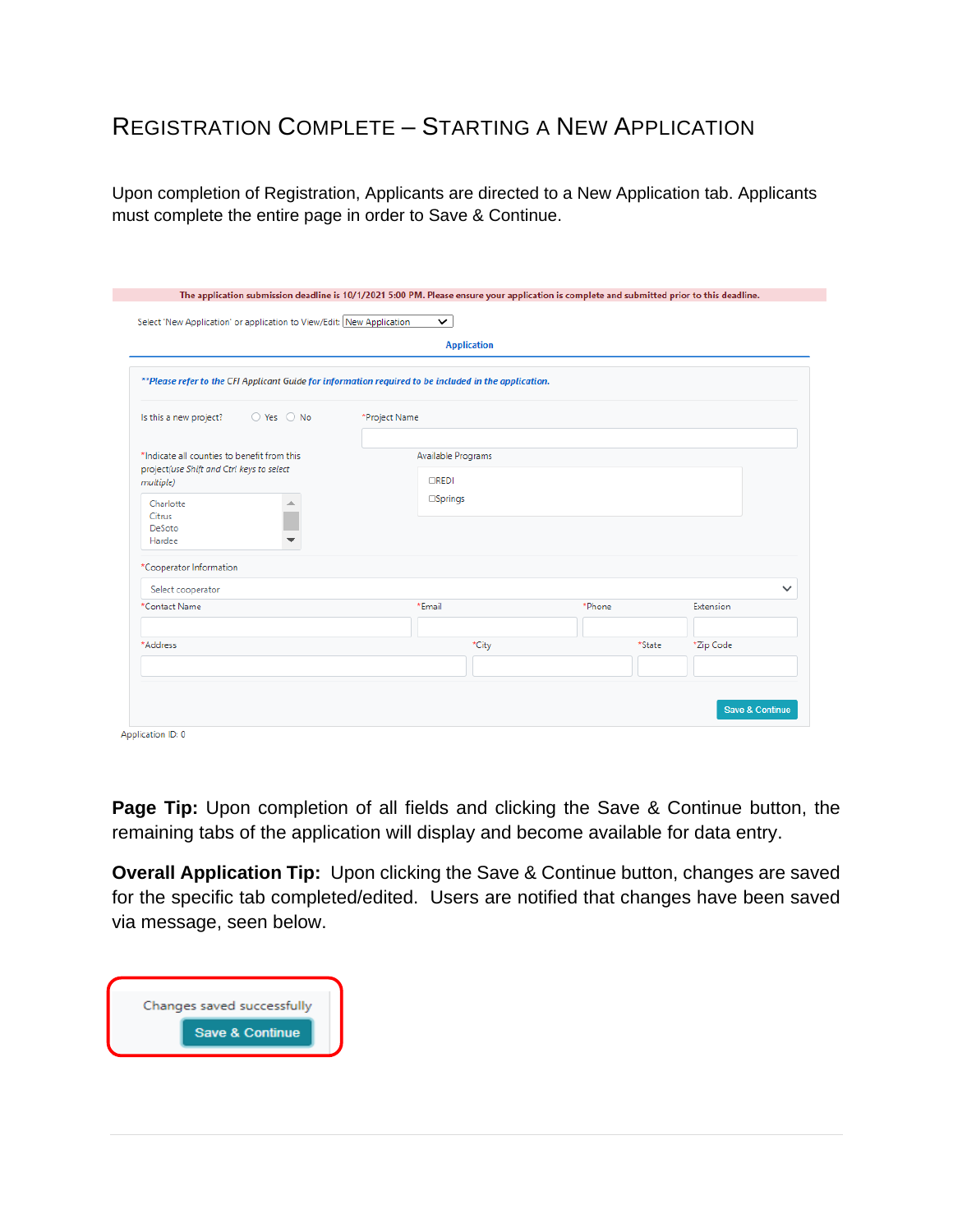### <span id="page-7-0"></span>APPLICATION TAB

- Using the radio button, select Yes/No if this is a "New Project".
- Enter a Project Name. For ongoing multi-year project requests please insert the exact project name that was used in prior years.
- Using the dropdown, select applicable county. Applicants may select multiple counties. Counties selected will appear above list.
- To remove a selected county, click on the highlighted county. It will be removed from the list.
- If applicable, select the program associated with this application. Program selection will display next to 'Available Programs'.
	- REDI selection will require eligibility documentation to be uploaded on the Documents tab.

| Is this a new project? $\bigcirc$ Yes $\bigcirc$ No |               | Project Name        |                                  |
|-----------------------------------------------------|---------------|---------------------|----------------------------------|
|                                                     |               | FY2022 Test Project |                                  |
| Indicate all counties to benefit                    | <b>Citrus</b> |                     | Available Programs Springs, REDI |
| from this project                                   |               |                     | <b>ZREDI</b>                     |
| Charlotte                                           |               |                     | Springs                          |
| Citrus                                              |               |                     |                                  |
| DeSoto                                              |               |                     |                                  |

• Using the Cooperator Information dropdown, select the entity name. If the Cooperator name is not listed in the dropdown, please call or email the CFI Administrator.

| Cooperator Information |       |       |            |  |
|------------------------|-------|-------|------------|--|
| SWFWMD TESTER          |       |       |            |  |
| ontact Name            | Email | Dhone | <b>Fav</b> |  |

• Complete all Contact information fields. All are required, except Extension.

| *Contact Name     | *Email                         | *Phone       | Extension |
|-------------------|--------------------------------|--------------|-----------|
| Rita Harrod       | rita.harrod@swfwmd.state.fl.us | 352-796-7211 |           |
| *Address          | *City                          | *State       | *Zip Code |
| 2379 Broad Street | <b>Brookville</b>              | FL           | 34604     |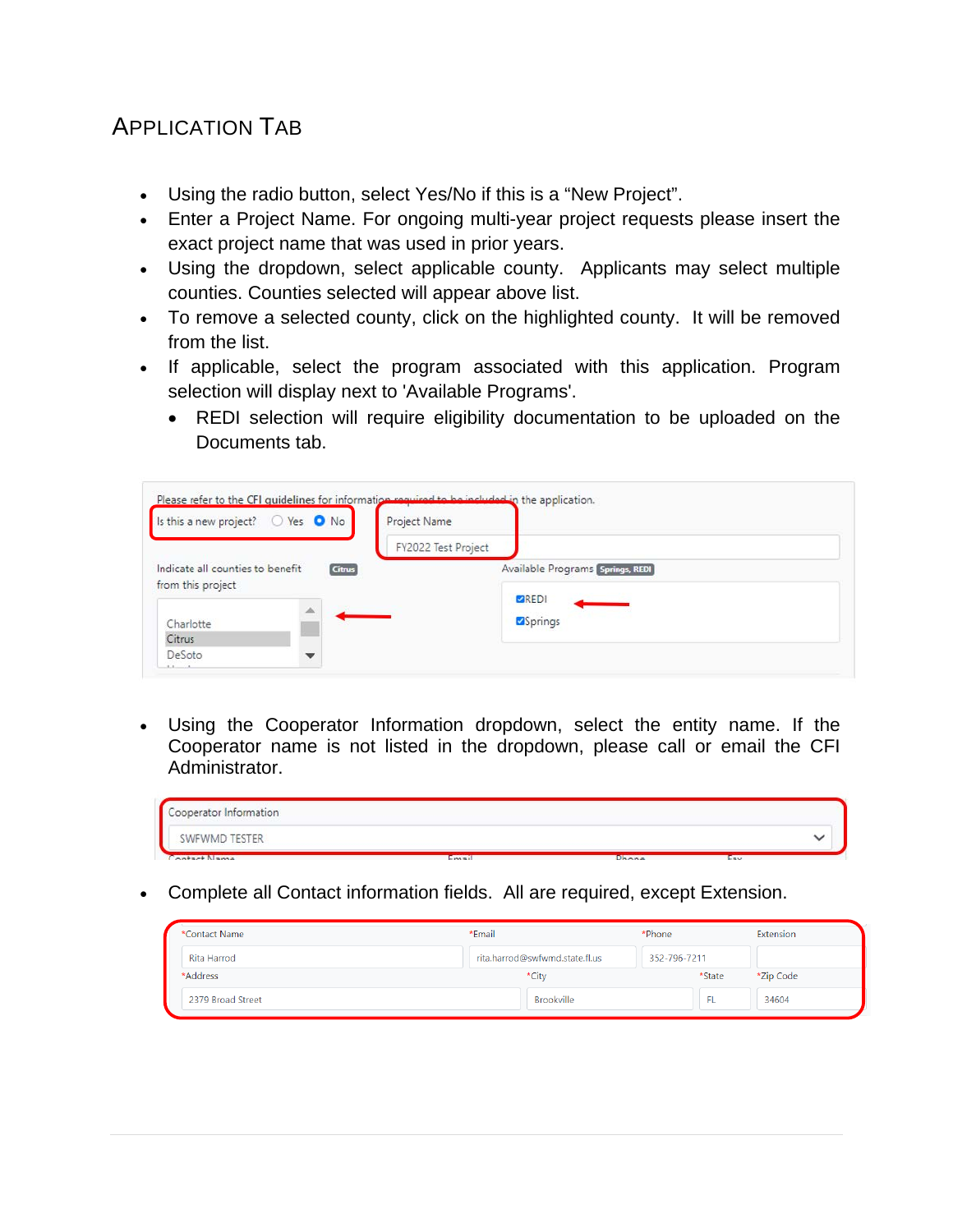• Upon clicking the 'Save & Continue' button, the remaining tabs will display.

|                                | Select 'New Application' or application to View/Edit: FY 2023:FY23 Rita Test Pr v |                                 |                              |                      |                  |                           |  |
|--------------------------------|-----------------------------------------------------------------------------------|---------------------------------|------------------------------|----------------------|------------------|---------------------------|--|
| <b>Application</b>             | <b>Project Type and Scheduling</b>                                                | <b>Description/Benefit/Cost</b> | <b>Complementary Efforts</b> | <b>Funding Table</b> | <b>Documents</b> | <b>Submit Application</b> |  |
| <b>Prior Year Applications</b> |                                                                                   |                                 |                              |                      |                  |                           |  |

### <span id="page-8-0"></span>PROJECT TYPE AND SCHEDULING TAB

<span id="page-8-1"></span>Project Type

- Using the dropdown, select Project Type and the applicable Strategic Initiative. Each Project Type selected requires the applicable Strategic Initiative.
- Multiple rows may be added/deleted as necessary.

| *Project Type   |              | *Strategic Initiatives                        |              |               |  |
|-----------------|--------------|-----------------------------------------------|--------------|---------------|--|
| Natural Systems | $\ddot{}$    | Natural Systems Conservation and Restoration  | $\sim$       | <b>Delete</b> |  |
| Natural Systems | $\checkmark$ | Natural Systems Identification and Monitoring | $\checkmark$ | Delete        |  |

#### <span id="page-8-2"></span>Milestone and Due Date

- Click on Add Row, enter a project Milestone and Due Date
- At least one milestone must be entered. Multiple rows may be added/deleted as necessary.
- Save & Continue when done.

| *Milestone    | *Due Date   |  |
|---------------|-------------|--|
| Start Project | *10/01/2021 |  |
|               | Add Row     |  |

Page Tip: Milestone table will be sorted by due date. Sorting will occur after saving and moving to another tab.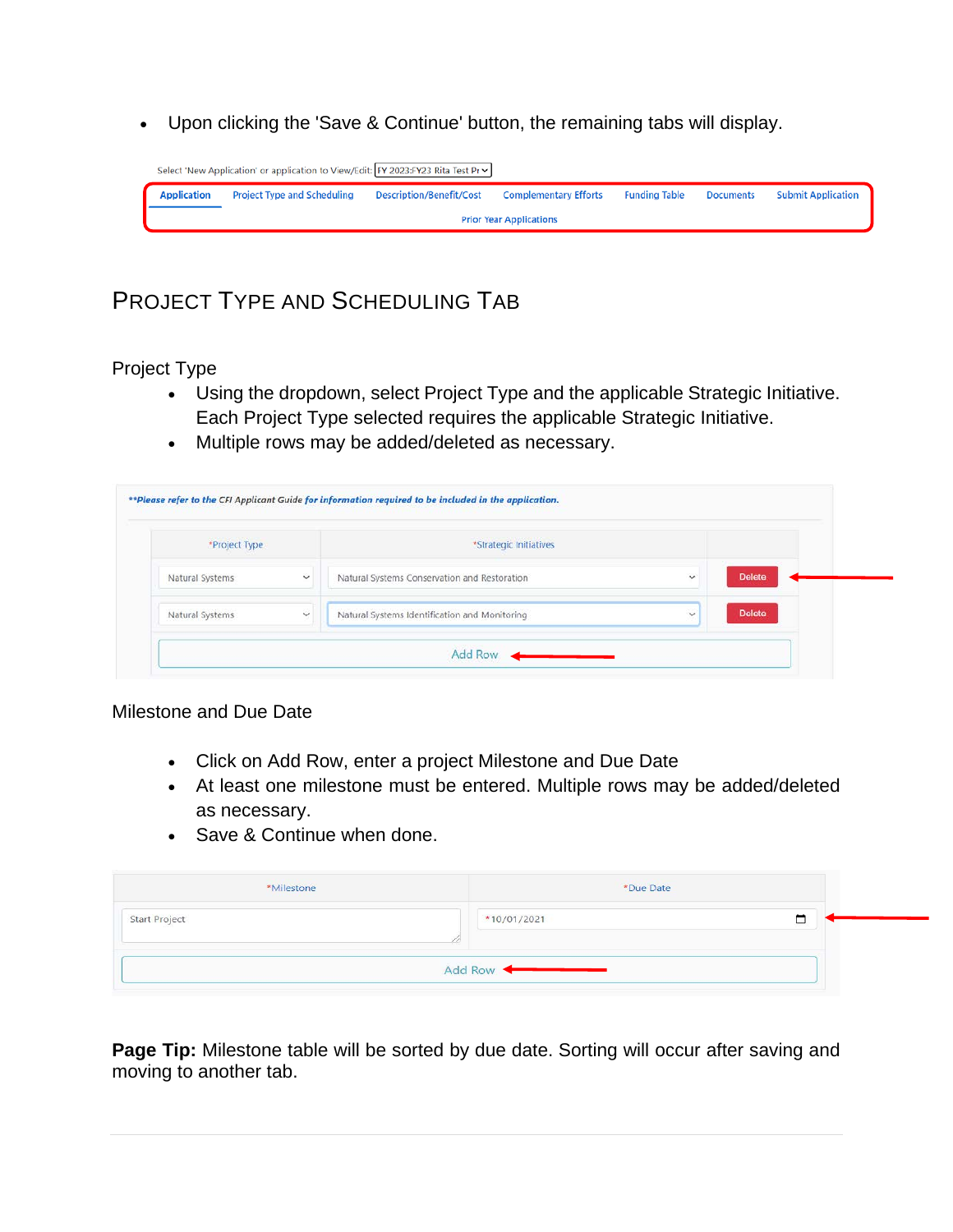### <span id="page-9-0"></span>DESCRIPTION/BENEFIT/COST TAB

- This tab consists of three separate texts fields with a maximum character limit of 4000 characters. All three fields are required. The CFI Guidelines should be consulted for project specific information.
	- Cut/Copy/Paste or free hand data entry is accepted.
	- Save & Continue when done.

|             | Select 'New Application' or application to View/Edit: FY 2023:FY23 Rita Test V                        |                                 |                                |                      |                  |                           |
|-------------|-------------------------------------------------------------------------------------------------------|---------------------------------|--------------------------------|----------------------|------------------|---------------------------|
| Application | <b>Project Type and Scheduling</b>                                                                    | <b>Description/Benefit/Cost</b> | <b>Complementary Efforts</b>   | <b>Funding Table</b> | <b>Documents</b> | <b>Submit Application</b> |
|             |                                                                                                       |                                 | <b>Prior Year Applications</b> |                      |                  |                           |
|             | **Please refer to the CFI Applicant Guide for information required to be included in the application. |                                 |                                |                      |                  |                           |
|             | **Limit 4000 characters. Insert details, not an attachment.                                           |                                 |                                |                      |                  |                           |
|             | *Description (Current character count: 0)                                                             |                                 |                                |                      |                  |                           |
|             |                                                                                                       |                                 |                                |                      |                  |                           |
|             |                                                                                                       |                                 |                                |                      |                  |                           |
|             | *Benefit (Current character count: 1)                                                                 |                                 |                                |                      |                  |                           |
|             |                                                                                                       |                                 |                                |                      |                  |                           |
|             |                                                                                                       |                                 |                                |                      |                  |                           |
|             |                                                                                                       |                                 |                                |                      |                  |                           |
|             | *Cost (Current character count: 0)                                                                    |                                 |                                |                      |                  |                           |
|             |                                                                                                       |                                 |                                |                      |                  |                           |
|             |                                                                                                       |                                 |                                |                      |                  |                           |
|             |                                                                                                       |                                 |                                |                      |                  |                           |
|             |                                                                                                       |                                 |                                |                      |                  |                           |
| Cancel      |                                                                                                       |                                 |                                |                      |                  | Save & Continue           |

Application ID: 382

#### **Page Tip:**

- Text boxes will count characters and display remaining characters available.
- Applicants should NOT insert "See Attached Document". Information displayed here prints exactly as is on the application.
- When using the copy/cut/paste method, all HTML is stripped out when pasting into the boxes.
- Applicants should consult the CFI Guidelines for project specific information.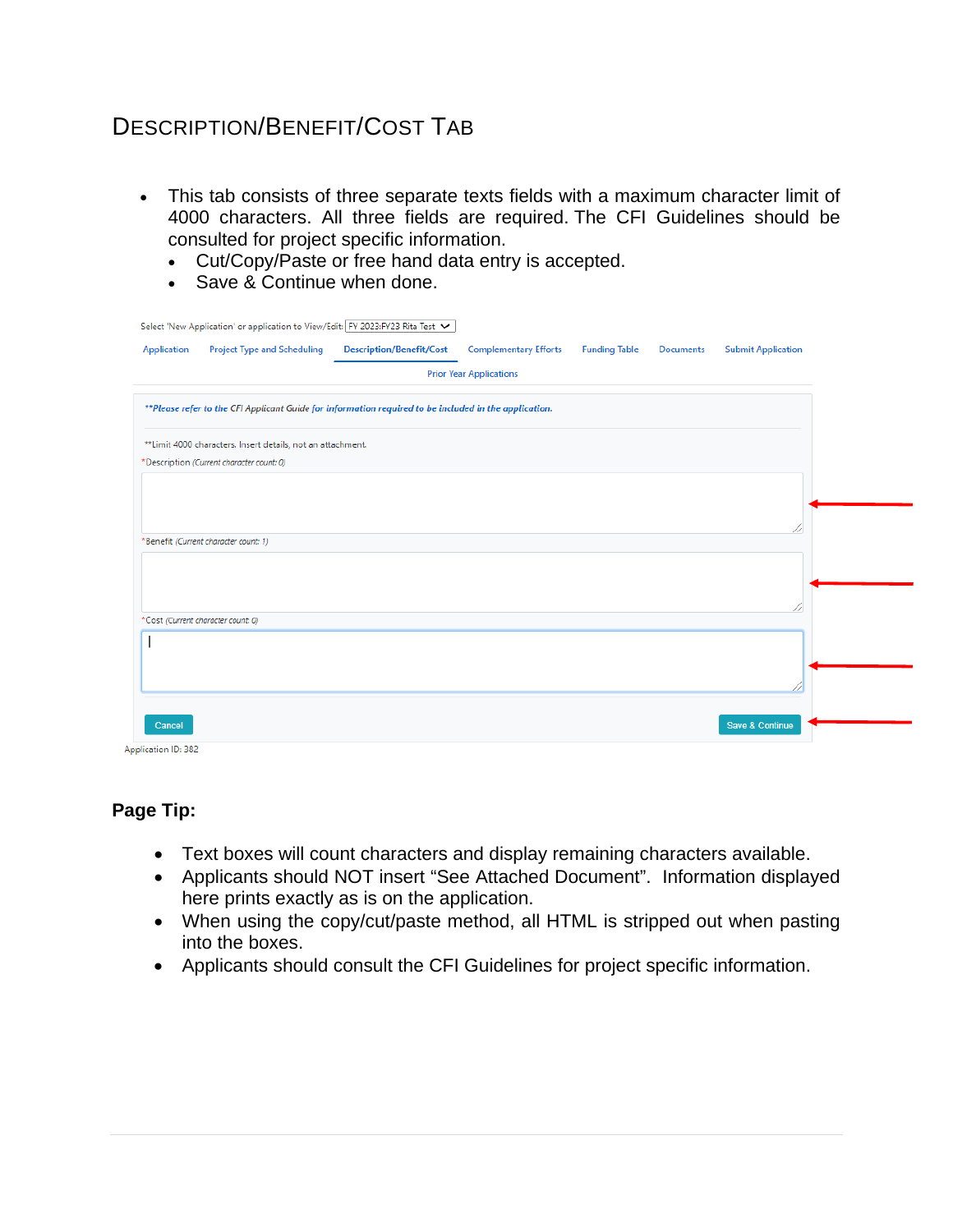### <span id="page-10-0"></span>COMPLEMENTARY EFFORTS TAB

- This tab consists of one text field with a maximum character limit of 4000 characters.
	- Cut/Copy/Paste or free hand data entry is accepted.
	- Applicants should consult the CFI Guidelines for project specific information.
	- Save & Continue when done.

| <b>Description/Benefit/Cost</b><br><b>Complementary Efforts</b><br><b>Application</b><br><b>Project Type and Scheduling</b><br><b>Funding Table</b><br><b>Submit Application</b><br><b>Documents</b><br><b>Prior Year Applications</b> |
|----------------------------------------------------------------------------------------------------------------------------------------------------------------------------------------------------------------------------------------|
|                                                                                                                                                                                                                                        |
|                                                                                                                                                                                                                                        |
| **Please refer to the CFI Applicant Guide for information required to be included in the application.                                                                                                                                  |
| **Limit 4000 characters. Insert details, not an attachment.                                                                                                                                                                            |
| *Describe your Complementary Efforts in developing, implementing and enforcing water conservation, water quality and flood protection ordinances.                                                                                      |
| (Current character count: 0)                                                                                                                                                                                                           |
|                                                                                                                                                                                                                                        |
|                                                                                                                                                                                                                                        |
|                                                                                                                                                                                                                                        |
|                                                                                                                                                                                                                                        |
|                                                                                                                                                                                                                                        |
|                                                                                                                                                                                                                                        |
|                                                                                                                                                                                                                                        |
| <b>Save &amp; Continue</b><br>Cancel                                                                                                                                                                                                   |
| Application ID: 382                                                                                                                                                                                                                    |

**Page Tip:**

- Text box will count characters and display remaining characters available.
- Applicants should NOT insert "See Attached Document". Information displayed here prints exactly as is on the application.
- When using the copy/cut/paste method, all HTML is stripped out when pasting into the box.
- Applicants should consult the CFI Guidelines for project specific information.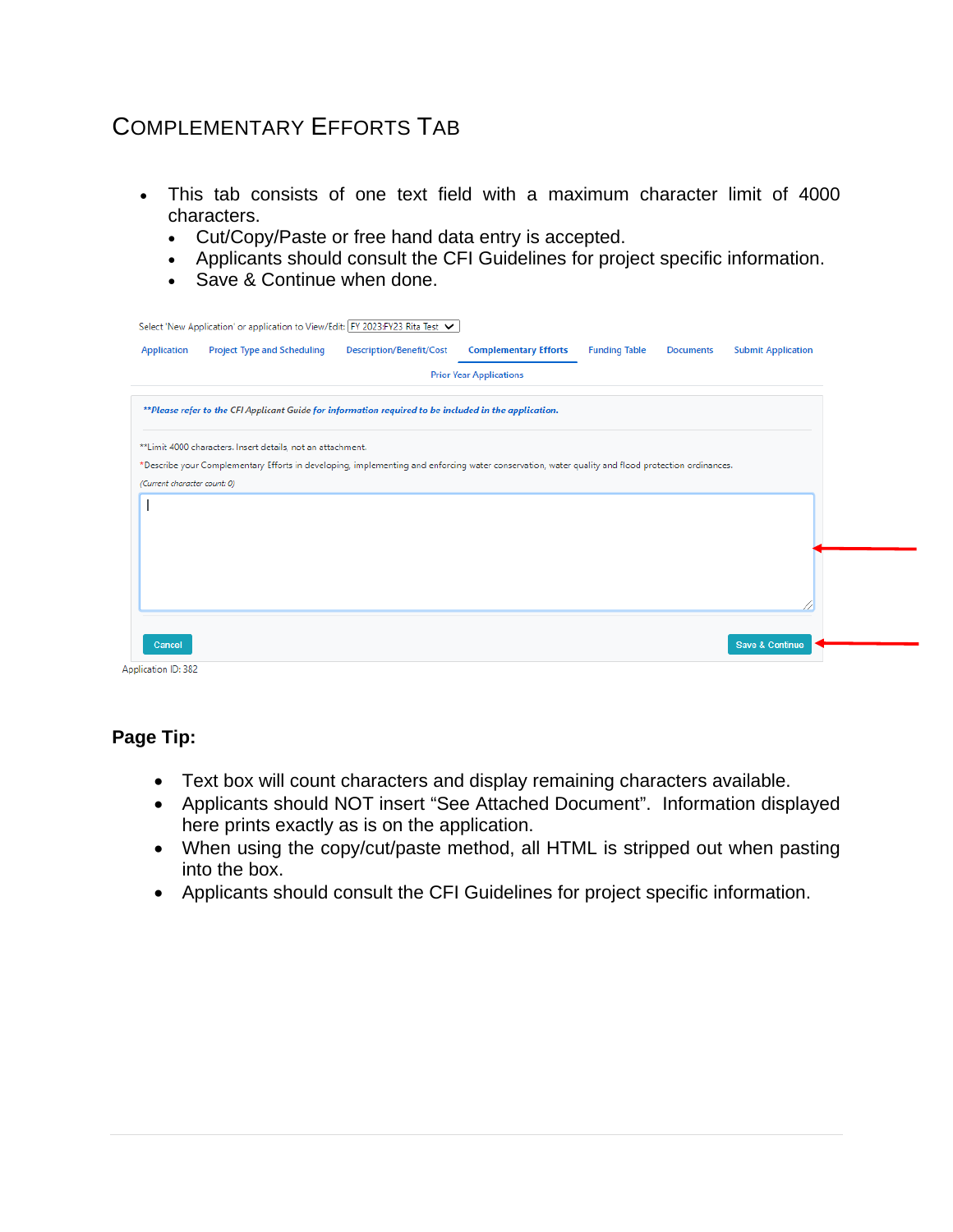## <span id="page-11-0"></span>FUNDING TAB

- The funding table tab, at a minimum must include Applicant and the District's request for funding for the current funding year application request, ex. FY2023.
- To edit amounts, click in the column grid/field on the Funding Source row.
- Applicants can enter additional Funding Sources by clicking on Add Row. Please consult the current CFI Guidelines for additional information regarding funding sources (including State or federal appropriations or grant monies).
- Select Save & Continue when done.

|                       |              | **Please refer to the CFI Applicant Guide for information required to be included in the application. |            |              |           |  |  |  |
|-----------------------|--------------|-------------------------------------------------------------------------------------------------------|------------|--------------|-----------|--|--|--|
| <b>Funding Source</b> | $Prior(\$))$ | FY2022(\$)                                                                                            | FY2023(\$) | Future(\$)   | Total(\$) |  |  |  |
| *Applicant<br>Share*  | 500          | 500                                                                                                   | 500        | $\mathbf 0$  | 1,500     |  |  |  |
| *District Share*      | $\circ$      | $\circ$                                                                                               | 500        | $\mathbf{0}$ | 500       |  |  |  |
| <b>Add Row</b>        |              |                                                                                                       |            |              |           |  |  |  |

**Page Tip:**

- **ENTER** whole dollar amounts only.
- **DO NOT** enter, commas, \$ signs or special characters.
- Upon data entry of amounts, all rows and amounts will calculate the total and display in the last column.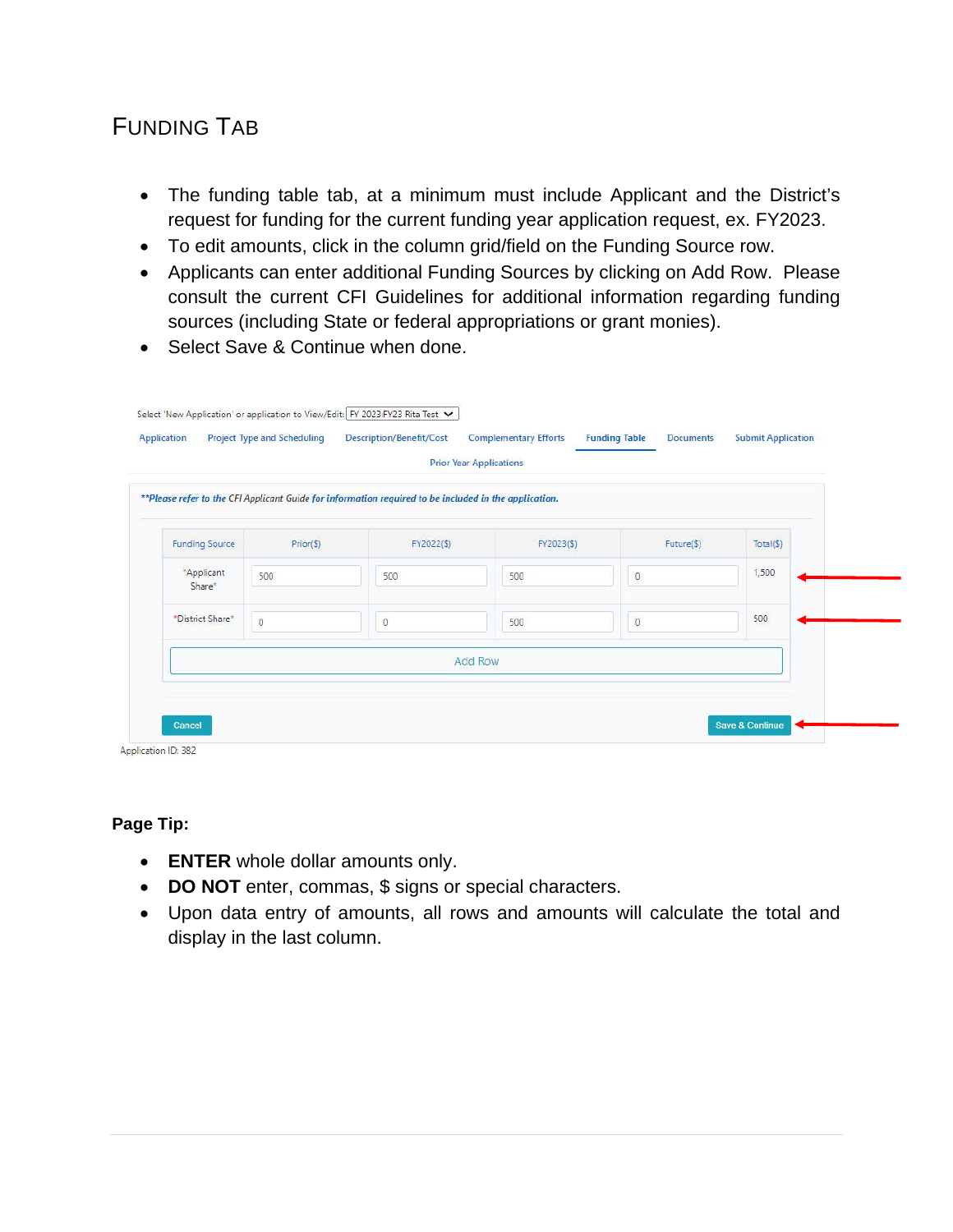## <span id="page-12-0"></span>DOCUMENTS TAB

- Click on Select, when the popup window appears, select the applicable document, click open and the window will close. Applicants may select multiple documents at one time. No more than 10 documents can be uploaded per application.
- The document selected will now appear in the Document name grid; Click on "Click to Upload"

| <b>Application</b>     | <b>Project Type and Scheduling</b>                                                                    | <b>Description/Benefit/Cost</b>                                                                     | <b>Complementary Efforts</b>   | <b>Funding Table</b> | <b>Documents</b> | <b>Submit Application</b> |
|------------------------|-------------------------------------------------------------------------------------------------------|-----------------------------------------------------------------------------------------------------|--------------------------------|----------------------|------------------|---------------------------|
|                        |                                                                                                       |                                                                                                     | <b>Prior Year Applications</b> |                      |                  |                           |
|                        | **Please refer to the CFI Applicant Guide for information required to be included in the application. |                                                                                                     |                                |                      |                  |                           |
|                        | **File upload size limit: 10 MB each                                                                  |                                                                                                     |                                |                      |                  |                           |
|                        | **Allowed file types extensions: .txt,.rtf,.pdf,.doc,.docx,.xls,.xlsx,.jpg,.jpeg,.png,.tif,.gif,.bmp  |                                                                                                     |                                |                      |                  |                           |
|                        |                                                                                                       |                                                                                                     |                                |                      |                  |                           |
|                        | Document Name                                                                                         |                                                                                                     | Document Size (MB)             |                      |                  |                           |
| Select                 | DemoDocs.docx                                                                                         | 0.28                                                                                                |                                |                      | <b>Delete</b>    |                           |
| <b>Click to Upload</b> |                                                                                                       |                                                                                                     |                                |                      |                  |                           |
|                        |                                                                                                       |                                                                                                     |                                |                      |                  |                           |
|                        | Document Name                                                                                         | Document Type (*A Map, Funding Letter, and Ranking Letter are required when submitting application) |                                |                      |                  |                           |

- Application ID: 382
- The selected document will now move to the lower grid. Use the dropdown to select document type. Upon selecting the Document type in the bottom grid, applicants may use the clear button to remove the documents seen to the right.

| **File upload size limit: 10 MB each |                      | **Allowed file types extensions: .txt,.rtf,.pdf,.doc,.docx,.xls,.xlsx,.jpg,.jpeg,.png,.tif,.gif,.bmp |               |  |  |
|--------------------------------------|----------------------|------------------------------------------------------------------------------------------------------|---------------|--|--|
|                                      | <b>Document Name</b> |                                                                                                      | Document Size |  |  |
| Select                               |                      | Submit to District CFI.docx<br>⊘                                                                     | 0.41806 MB    |  |  |
| Clear<br><b>Document Name</b>        |                      | Document Type (*A Map, Funding Letter, and Ranking Letter are required when saving application)      |               |  |  |
| <b>Submit to District CFI.docx</b>   |                      | <b>Select Document Type</b>                                                                          | <b>Delete</b> |  |  |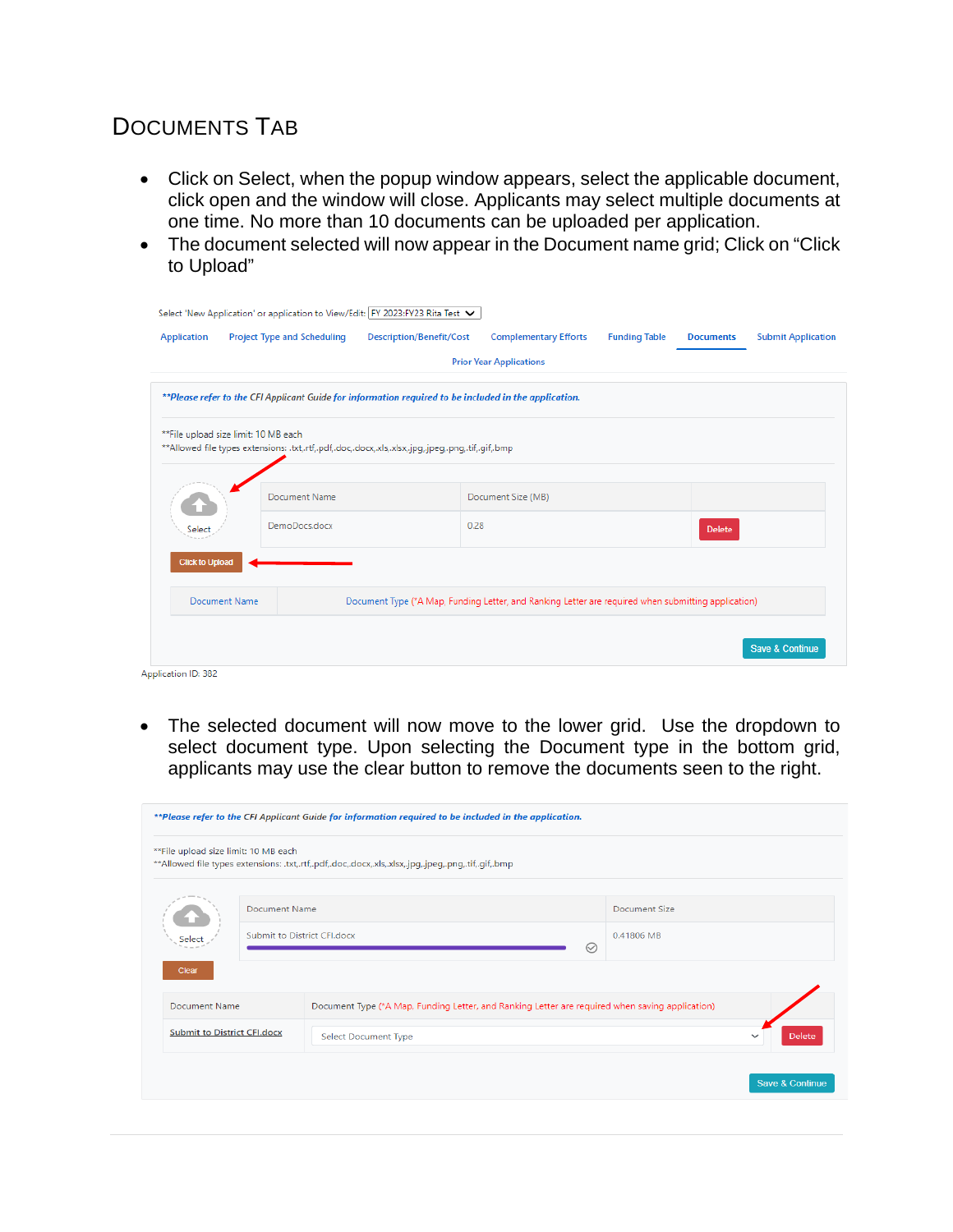- At a minimum, a funding and ranking letter and a project location map is required.
- Applicants selecting REDI as a Program, located on the Application tab, must upload the applicable REDI eligibility documentation.
- Applicants should consult the CFI Guidelines for project specific information.
- Multiple documents may be selected/uploaded at one time.
- Select Save & Continue when done.

To delete a document, click on the Delete button next to the document.

|                                                                                                                                               |                       | **Please refer to the CFI Applicant Guide for information required to be included in the application. |                                                                                                     |              |               |  |
|-----------------------------------------------------------------------------------------------------------------------------------------------|-----------------------|-------------------------------------------------------------------------------------------------------|-----------------------------------------------------------------------------------------------------|--------------|---------------|--|
| ** File upload size limit: 10 MB each<br>**Allowed file types extensions: .txt,.rtf,.pdf,.doc,.docx,.xls,.xlsx,.jpg,.jpeg,.png,.tif,.gif,.bmp |                       |                                                                                                       |                                                                                                     |              |               |  |
|                                                                                                                                               |                       |                                                                                                       |                                                                                                     |              |               |  |
| Select                                                                                                                                        |                       |                                                                                                       |                                                                                                     |              |               |  |
|                                                                                                                                               |                       |                                                                                                       |                                                                                                     |              |               |  |
| Clear                                                                                                                                         |                       |                                                                                                       |                                                                                                     |              |               |  |
| <b>Document Name</b>                                                                                                                          |                       |                                                                                                       | Document Type (*A Map, Funding Letter, and Ranking Letter are required when submitting application) |              |               |  |
| DemoDocs.docx                                                                                                                                 | <b>Funding Letter</b> |                                                                                                       |                                                                                                     | $\checkmark$ | <b>Delete</b> |  |
| <b>User Issue Form.docx</b>                                                                                                                   |                       | <b>Select Document Type</b>                                                                           |                                                                                                     | $\checkmark$ | <b>Delete</b> |  |

#### **Required Documents Additional Information:**

- Funding and Ranking letter must be signed by a Senior Administrator.
- Applicants may combine the funding and ranking information into a single document, however, the document will need to be uploaded twice; once as the funding letter and once as the ranking letter.
- Acceptable file formats: .txt, .rtf, .pdf, .doc, .docx, .xls, .xlsx, .jpg, .jpeg, .png, .tif, .gif, .bmp
- File size is limited to 10MB.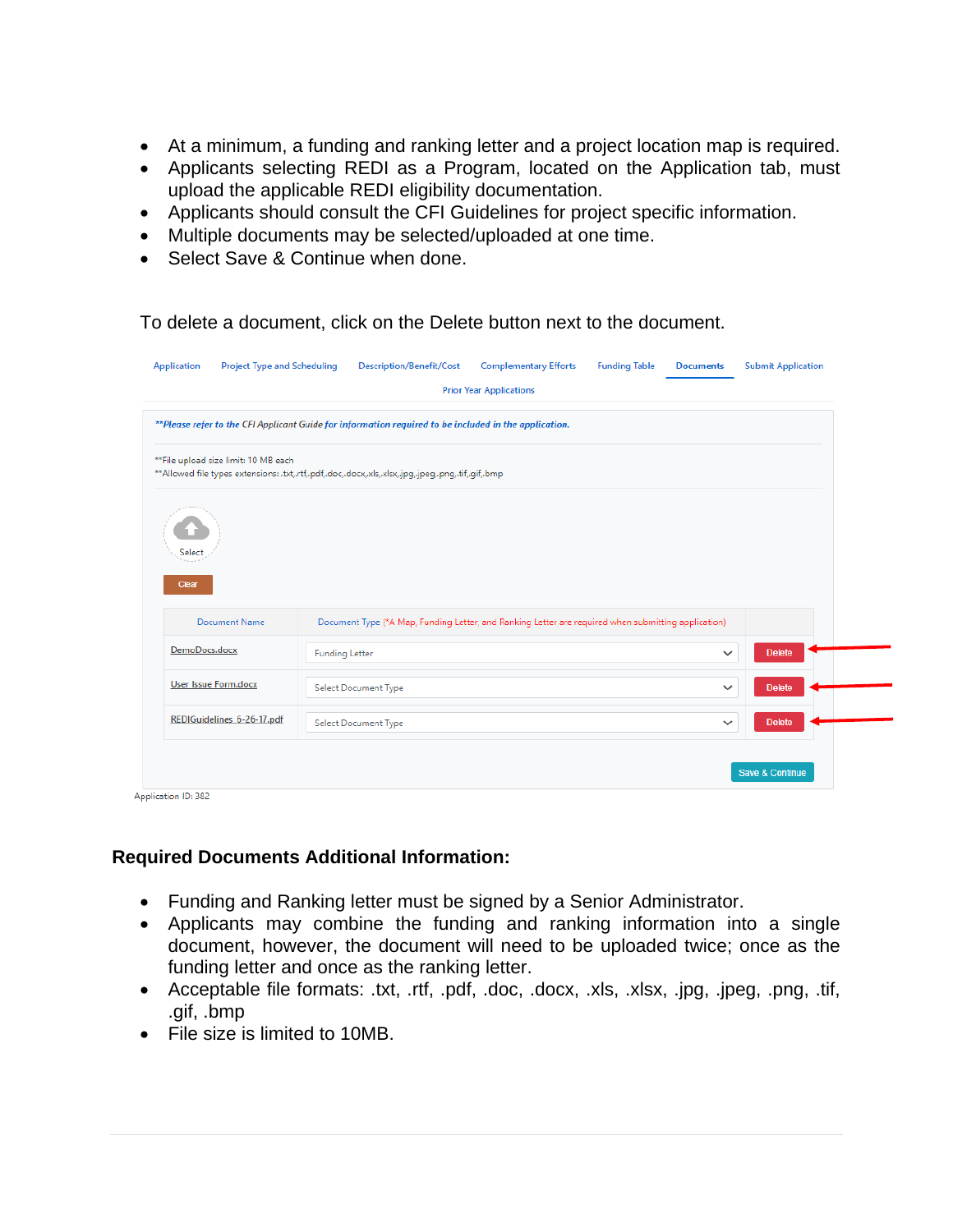### <span id="page-14-0"></span>PRINT APPLICATION

Applicants may print the application prior to or after final submission of the application. The print function is located on the Submit Application tab.

| <b>Application</b>        | <b>Project Type and Scheduling</b>                                                                                                                                                                                                                                                                                                                                                                                                                                                                                                                                                                                                                                                                                                                                                                                                                                                                                                                                                                                                      | <b>Description/Benefit/Cost</b> | <b>Complementary Efforts</b>   | <b>Funding Table</b> | <b>Documents</b> | <b>Submit Application</b> |
|---------------------------|-----------------------------------------------------------------------------------------------------------------------------------------------------------------------------------------------------------------------------------------------------------------------------------------------------------------------------------------------------------------------------------------------------------------------------------------------------------------------------------------------------------------------------------------------------------------------------------------------------------------------------------------------------------------------------------------------------------------------------------------------------------------------------------------------------------------------------------------------------------------------------------------------------------------------------------------------------------------------------------------------------------------------------------------|---------------------------------|--------------------------------|----------------------|------------------|---------------------------|
|                           |                                                                                                                                                                                                                                                                                                                                                                                                                                                                                                                                                                                                                                                                                                                                                                                                                                                                                                                                                                                                                                         |                                 | <b>Prior Year Applications</b> |                      |                  |                           |
| <b>Contract Terms</b>     |                                                                                                                                                                                                                                                                                                                                                                                                                                                                                                                                                                                                                                                                                                                                                                                                                                                                                                                                                                                                                                         |                                 |                                |                      |                  |                           |
|                           | In an effort to efficiently process Cooperative Funding Agreements and ensure fairness to all cooperators, the District has developed a contract template that includes<br>standard terms and conditions (Exhibit A) to be used for all projects, and special terms and conditions (Exhibit B) to be used for all similar type projects. By submitting<br>an application, you acknowledge you have read and understand the terms contained in the contract template. Be advised the template is significantly different in format<br>and verbiage than previous templates. The District reserves the right to revise the template as needed. Certain project types, such as septic conversion projects in<br>springsheds and indirect potable reuse projects will require special contract terms which are currently in development by the District. The District recommends you<br>provide the template to your legal counsel for review. Contact the District government affairs regional manager for your region with any questions. |                                 |                                |                      |                  |                           |
|                           | <b>ZA REQUIRED: I have read and understand the terms contained in the contract template.</b>                                                                                                                                                                                                                                                                                                                                                                                                                                                                                                                                                                                                                                                                                                                                                                                                                                                                                                                                            |                                 |                                |                      |                  |                           |
| <b>Digital Signatures</b> |                                                                                                                                                                                                                                                                                                                                                                                                                                                                                                                                                                                                                                                                                                                                                                                                                                                                                                                                                                                                                                         |                                 |                                |                      |                  |                           |
|                           | The use of electronic signature will reduce the time in which you receive the contract for signature. Please select your preference using the dropdown.                                                                                                                                                                                                                                                                                                                                                                                                                                                                                                                                                                                                                                                                                                                                                                                                                                                                                 |                                 |                                |                      |                  |                           |
| Yes                       | √ (SELECTION REQUIRED):Digital Signature is preferred, but selecting 'No' will not negatively impact your project's evaluation.                                                                                                                                                                                                                                                                                                                                                                                                                                                                                                                                                                                                                                                                                                                                                                                                                                                                                                         |                                 |                                |                      |                  |                           |
|                           | **Please ensure that all information is correct and that you have saved all of your data on each of the sections before submitting your application. You may<br>continue to edit and submit your application up until the application submission deadline.                                                                                                                                                                                                                                                                                                                                                                                                                                                                                                                                                                                                                                                                                                                                                                              |                                 |                                |                      |                  |                           |
| <b>Print Application</b>  | <b>Submit Completed Application</b>                                                                                                                                                                                                                                                                                                                                                                                                                                                                                                                                                                                                                                                                                                                                                                                                                                                                                                                                                                                                     |                                 |                                |                      |                  |                           |

Click on the Print Application function, the application is located in the Download Manager. Click to view and/or print.

| <b>Print Application</b>    |
|-----------------------------|
| Application ID: 112         |
|                             |
| CFIApplication (1).pdf<br>고 |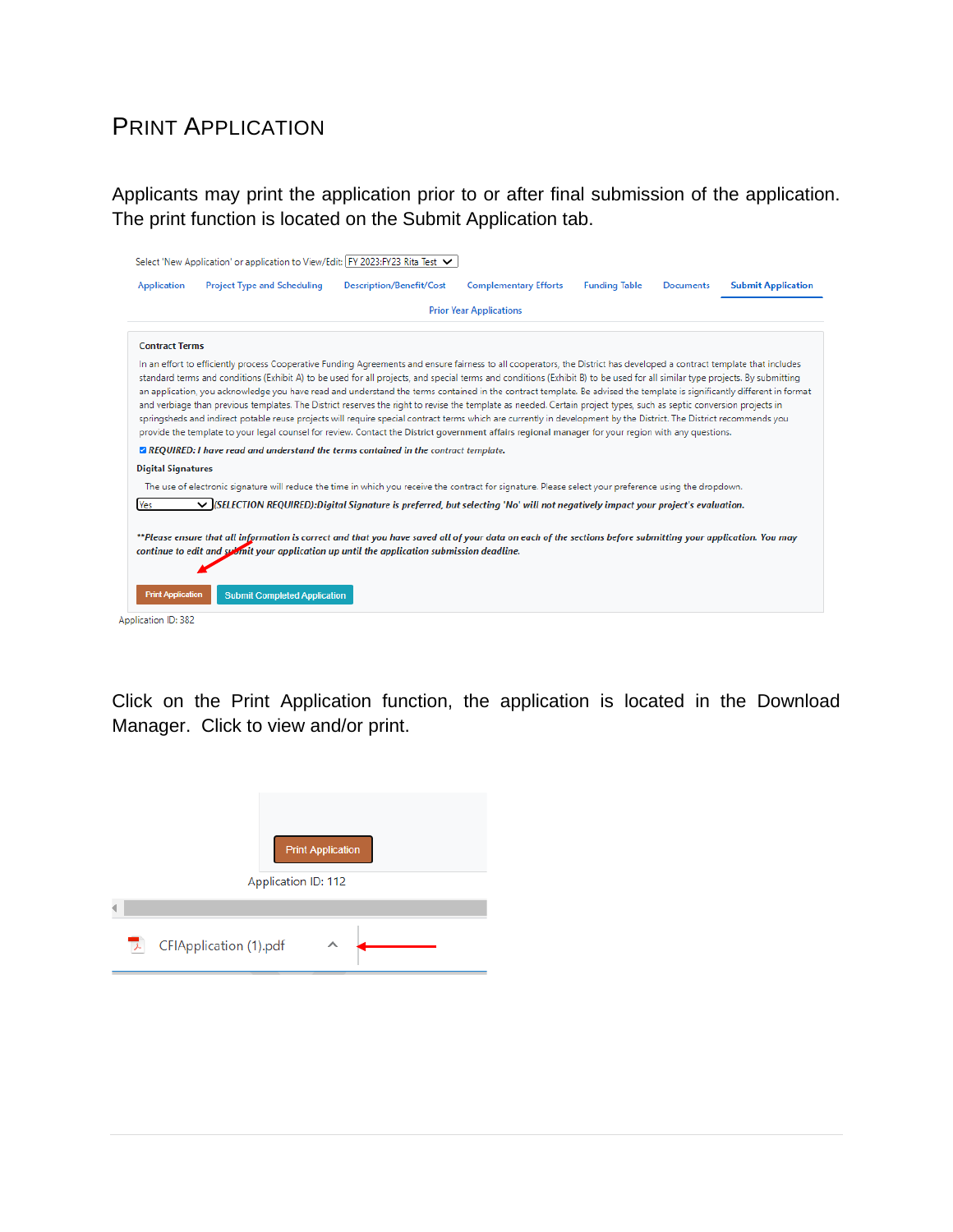### <span id="page-15-0"></span>READY TO SUBMIT APPLICATION

Applicants should carefully review the Contract Terms prior to checking the Required field and submitting to the District.

Applicants are also required to make a selection for the use of electronic signature when receiving the contract.

| <b>Application</b>        | <b>Project Type and Scheduling</b>                                                                                                                                                                                                                                                                                                                                                                                                                                                                                                                                                                                                                                                                                                                                                                                                                                                                                                                           | <b>Description/Benefit/Cost</b> | <b>Complementary Efforts</b>   | <b>Funding Table</b> | <b>Documents</b> | <b>Submit Application</b> |
|---------------------------|--------------------------------------------------------------------------------------------------------------------------------------------------------------------------------------------------------------------------------------------------------------------------------------------------------------------------------------------------------------------------------------------------------------------------------------------------------------------------------------------------------------------------------------------------------------------------------------------------------------------------------------------------------------------------------------------------------------------------------------------------------------------------------------------------------------------------------------------------------------------------------------------------------------------------------------------------------------|---------------------------------|--------------------------------|----------------------|------------------|---------------------------|
|                           |                                                                                                                                                                                                                                                                                                                                                                                                                                                                                                                                                                                                                                                                                                                                                                                                                                                                                                                                                              |                                 | <b>Prior Year Applications</b> |                      |                  |                           |
| <b>Contract Terms</b>     |                                                                                                                                                                                                                                                                                                                                                                                                                                                                                                                                                                                                                                                                                                                                                                                                                                                                                                                                                              |                                 |                                |                      |                  |                           |
|                           | standard terms and conditions (Exhibit A) to be used for all projects, and special terms and conditions (Exhibit B) to be used for all similar type projects. By submitting<br>an application, you acknowledge you have read and understand the terms contained in the contract template. Be advised the template is significantly different in format<br>and verbiage than previous templates. The District reserves the right to revise the template as needed. Certain project types, such as septic conversion projects in<br>springsheds and indirect potable reuse projects will require special contract terms which are currently in development by the District. The District recommends you<br>provide the template to your legal counsel for review. Contact the District government affairs regional manager for your region with any questions.<br><b>ZA REQUIRED:</b> I have read and understand the terms contained in the contract template. |                                 |                                |                      |                  |                           |
|                           |                                                                                                                                                                                                                                                                                                                                                                                                                                                                                                                                                                                                                                                                                                                                                                                                                                                                                                                                                              |                                 |                                |                      |                  |                           |
| <b>Digital Signatures</b> | The use of electronic signature will reduce the time in which you receive the contract for signature. Please select your preference using the dropdown.                                                                                                                                                                                                                                                                                                                                                                                                                                                                                                                                                                                                                                                                                                                                                                                                      |                                 |                                |                      |                  |                           |
| Yes                       | √ (SELECTION REQUIRED):Digital Signature is preferred, but selecting 'No' will not negatively impact your project's evaluation.                                                                                                                                                                                                                                                                                                                                                                                                                                                                                                                                                                                                                                                                                                                                                                                                                              |                                 |                                |                      |                  |                           |

Applicants should review all tabs to make certain all required fields are completed and all documents have been uploaded.

Errors/Omissions will display on the Submit Application tab above the Submit Completed Application tab.

| **Please ensure that all information is correct and that you have saved all of your data on each of the sections before submitting your application. You may<br>continue to edit and submit your application up until the application submission deadline. |  |
|------------------------------------------------------------------------------------------------------------------------------------------------------------------------------------------------------------------------------------------------------------|--|
| • The following documents are missing from the Documents Tab: Funding Document                                                                                                                                                                             |  |
| <b>Print Application</b> Submit Completed Application                                                                                                                                                                                                      |  |

Application ID: 382

Upon successfully submitting, Applicants will receive a confirmation email. The confirmation will be sent to the email address entered on the Application tab.

|                            | PM. A confirmation email will be sent to rita.harrod@swfwmd.state.fl.us. | Your Application Id 382 for Project FY23 Rita Test Project 1 has been successfully submitted to the Southwest Florida Water Management District on 7/29/2021 3:11:18 |  |
|----------------------------|--------------------------------------------------------------------------|----------------------------------------------------------------------------------------------------------------------------------------------------------------------|--|
|                            | <b>Print Application</b> Submit Completed Application                    |                                                                                                                                                                      |  |
| <b>Application ID: 382</b> |                                                                          |                                                                                                                                                                      |  |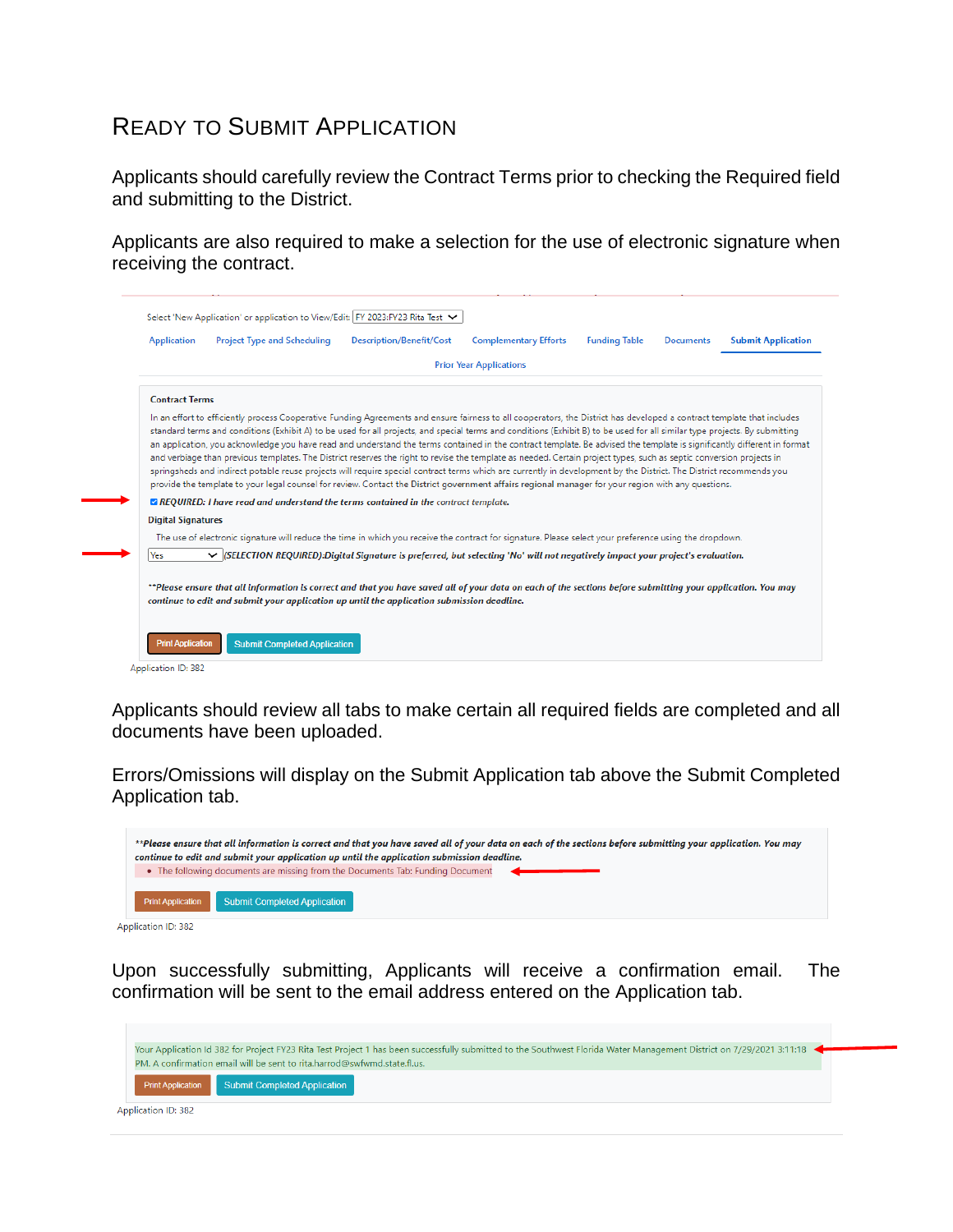### <span id="page-16-0"></span>SUBMITTING MULTIPLE APPLICATIONS

To submit multiple applications, use the "New Application" dropdown, select New Application. A new application form will display. Follow the same instructions seen in "Starting a New Application" Section. As a reminder, Applicants must complete the entire page, with a new project name, in order to Save & Continue. Applicants may switch between applications by using this dropdown.

| Southwest Florida<br>Water Management District |                                    | <b>Cooperative Funding</b><br><b>Initiative</b> | Home                                                                                                                                                         | Mv | <b>Applications</b>            | Logged in: | rita.harrod@swfwmd.state.fl.us | Logout           |                           |
|------------------------------------------------|------------------------------------|-------------------------------------------------|--------------------------------------------------------------------------------------------------------------------------------------------------------------|----|--------------------------------|------------|--------------------------------|------------------|---------------------------|
|                                                |                                    |                                                 | The application submission deadline is 10/1/2021 5:00 PM. Please ensure your application is complete and submitted prior to this deadline.                   |    |                                |            |                                |                  |                           |
| <b>Application</b>                             | <b>Project Type and Scheduling</b> |                                                 | Select 'New Application' or application to View/Edit: FY 2023:FY23 Rita Test P ▼<br>New Application<br>FY 2023:FY23 Rita Test Project 1 omplementary Efforts |    |                                |            | <b>Funding Table</b>           | <b>Documents</b> | <b>Submit Application</b> |
|                                                |                                    |                                                 |                                                                                                                                                              |    | <b>Prior Year Applications</b> |            |                                |                  |                           |

#### **Page Tip:**

- Save all changes before switching to a different application or starting a new application.
- Each application stands alone and must be submitted individually. Applications cannot be submitted to the District in aggregate.

### <span id="page-16-1"></span>VIEWING PRIOR YEAR APPLICATIONS

The current system contains FY2022 CFI applications only. Applicants may view/print these applications for reference. Click on Prior Year Applications; application grid will appear. Click on the Print Application function, the application is located in the Download Manager. Click to view and/or print.

| <b>Application</b> | <b>Project Type and Scheduling</b> | <b>Description/Benefit/Cost</b><br><b>Complementary Efforts</b><br><b>Funding Table</b> | <b>Documents</b>      | <b>Submit Application</b> |
|--------------------|------------------------------------|-----------------------------------------------------------------------------------------|-----------------------|---------------------------|
|                    |                                    | <b>Prior Year Applications</b>                                                          |                       |                           |
|                    |                                    |                                                                                         |                       |                           |
| Application Id     | <b>Fiscal Year</b>                 | <b>Project Name</b>                                                                     | <b>Status</b>         |                           |
| 287                | 2021                               | Q197 - John Henry Celebration Park Water Quality and Stormwater Improvements            |                       | Print                     |
| 288                | 2021                               | W639 - SW IMP - Water Quality - Bradenton Beach BMPs Avenue B and C                     |                       | Print                     |
| 289                | 2021                               | FY2022 Test Project                                                                     |                       | Print                     |
| 348                | 2021                               | Test Project 2 - FY2022                                                                 | Submitted to District | Print                     |
| 375                | 2021                               | Test Project 3 - FY2022                                                                 |                       | Print                     |

Application ID: 382